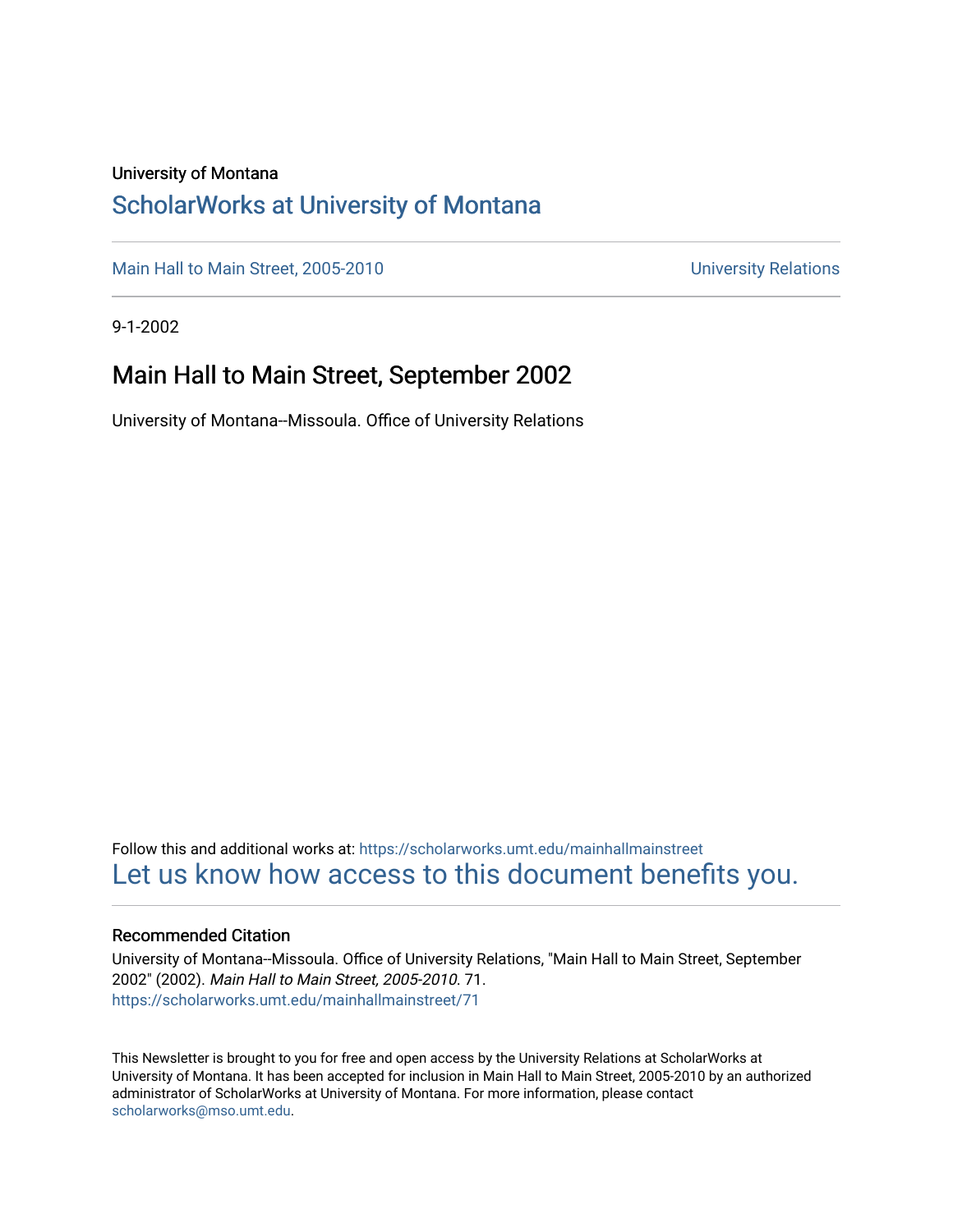### **UNIVERSITY OF MONTANA**

**JAN <sup>1</sup> <sup>6</sup> <sup>2003</sup> [www.umt.edu/urelations/mainhall](http://www.umt.edu/urelations/mainhall)**



, nur et

995



Vol. 8, No. 9 **Connecting Campus and Community** September 2002

# Huge video screen added to Griz football stadium

massive video screen. uestion: What do Times Square andWashington-Grizzly Stadium have in common? Answer: The same type of

In a dream come true for University of Montana football fans, a new video scoreboard with a huge 36by-26-foot full-color screen was installed at the stadium just in time for the stadium just in time for the<br>Sept. 21 Homecomian Sept. 21 Homecoming game.<br>The

The screen, which until recently displayed ads for people thronging inew<br>York City's Times Square York City's Times Square, university and the fifth-largest screen in all of college est screen in all of conege football, according to

**An image of dancing Monte appears on UM's new video scoreboard, whose Griz Vision camerawork is provided by students such as Ron Russell (inset).**

#### Chuck Maes, UM associate athletic director.

It's definitely the biggest television in Montana — visible for miles outside the stadium — and the best part is that it came to the University basically free of charge.

Maessaid no taxpayer dollars were used to bring the huge screen to Montana. Instead it will be paid for by advertising on the scoreboard and at fixed locations in the stadium. The estimated cost for the scoreboard and its installation is about \$2.3 million.

In addition, Virtu Consulting, the company that procured the scoreboard for UM, has agreed to pay the University \$570,000 annually from advertising revenues — an amount that equals all proceeds generated by past stadium scoreboard advertising agreements.

Virtu Consulting is managed by TerryPugh, a UMalumnus who played

*(Continued on back page)*

# Afghan student studying at UM

A arrived in<br>scholarship.<br>Sousan Rahimi young woman from Afghanistan arrived in Missoula Aug. 27 to begin her studies at UM-Missoula on a full

Sousan Rahimi, 24, from Kabul, is among six young Afghan women offered the opportunity to study at U.S. universities after a competitive application process.

She was accompanied to Missoula by Paula Nirschel, wife of the president of Roger Williams University in Bristol, R.I. Nirschel came up with the idea to provide the gift of education to Afghan women returning to school for the first time since Taliban rule ended.<br>In light of the degradation and isolation of

women during the former regime, Nirschel thought it fitting to offer full scholarships to Afghan women. Armed with an American education, the women will return home after

Afghan women. Armed with an American education, the women will return home after graduating to share their knowledge and skills.

After her husband, RWU President Roy J. Nirschel, made an appeal to American college and university presidents, UM was among four institutions to meet the challenge. The Uni versitywill provide a full scholarship covering tuition, fees, room and board for the duration of Rahimi's studies here. The UM Bookstore has provided a scholarship to cover her books and supplies, and a UM Foundation account has been established for her personal expenses.

We were in a very hard situation (under theTaliban)," Rahimisaid. "All women were at home with no school or university. I'm very happy to be here in Montana. Itwasmy dream to be in the United States."

*(Continued on back page)*



at The University of Montana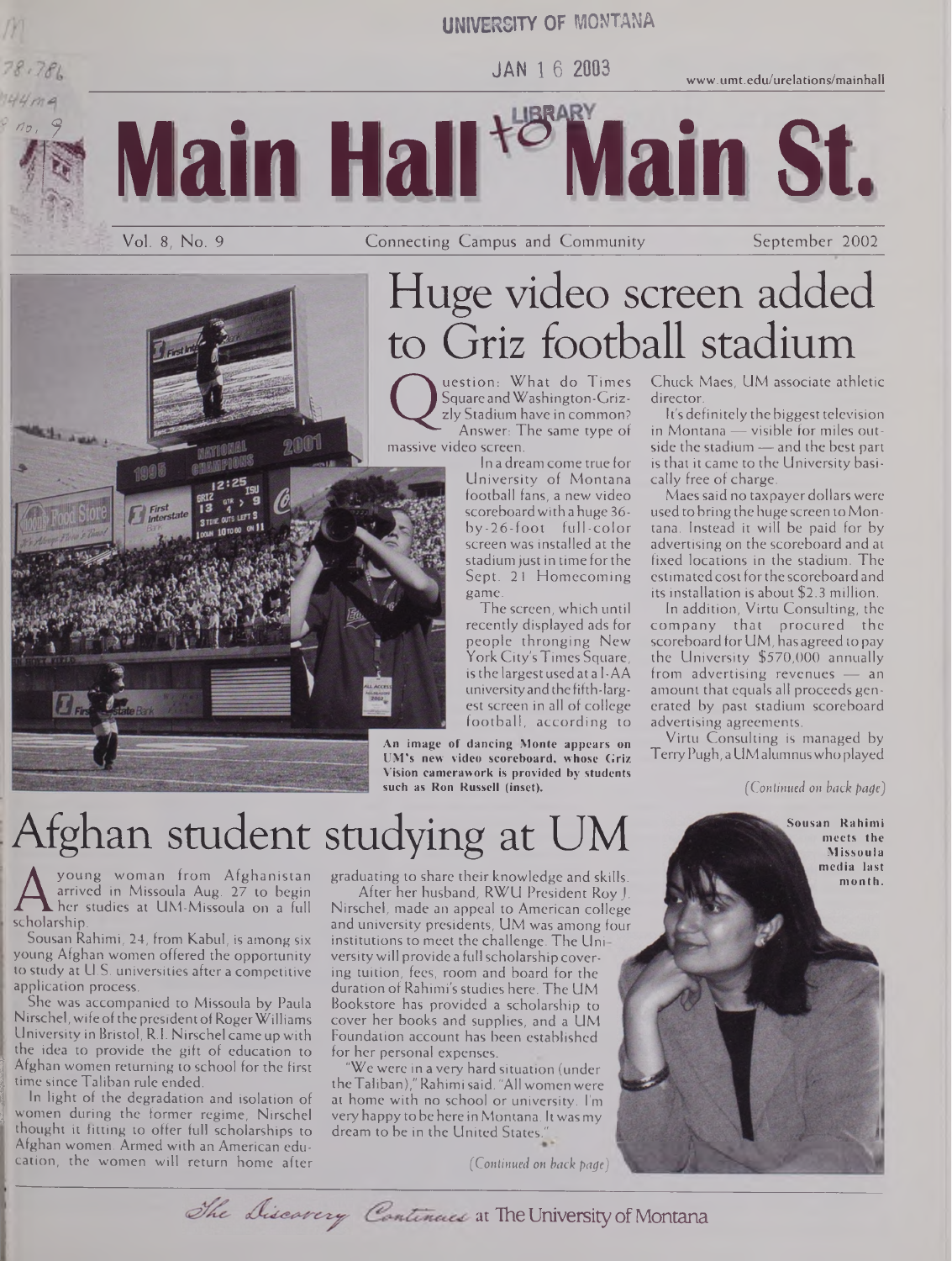## UM kicks off Excellence drive

Missoula community has jumped<br>by \$14.4 million over last year,<br>according to a study by the University's<br>Bureau of Business and Fronomic Research M's economic impact on the Missoula community has jumped by \$14.4 million over last year, Bureau of Business and Economic Research. The study was commissioned for the UM Foundation's Excellence Fund Drive.

Results of the BBER survey were presented at the official kickoff of this year's Excellence Fund Missoula Business and Campus Drive on Saturday, Sept. 14.

The economic study is done each yearso Excellence Fund volunteers can demonstrate the University's importance to the community. With UM injecting \$233.7 million into the local economy last year, drive chair Paul Sepp said, "The impact on the community is a major selling point for 100 volunteers from the business, professional and University community as they ask associates to say 'Count Me In' with a gift in support of UM academic programs."

Funding priorities thisyearinclude scholarships, faculty and staff development, student pre-professional opportunities, expanding library and computer services, outreach and more.

The drive will continue through Thursday, Oct. 17, when volunteers celebrate what is expected to be the 24th consecutive year of attaining their fund-raising goal. Sepp and his steering committee hope to raise \$300,000 for UM this year.

Sepp said, "Missoulians are very generous to the University and seem to recognize it is in their best interest to keep The University of Montana thriving and growing. An economically healthy UM means an economically healthy Missoula."

Steve Seninger, BBER's director of economic analysis, attributes UM's increasingly positive economic impact to a continued trend of more visitors coming to the Missoula campus, especially to attend athleticandcultural events, aswell as increased local purchases by the University itself. Seninger's figures separate expenditures into industry categories.

Among the highest categories are mortgages and rents, food purchases, vehicles and their operating expenses, department stores and recreation facilities.

### Homecoming birthday to remember



**Bob Dantic and his wife, Jean, cheer during the UM Homecoming football game Sept. 21 at Washington-Grizzly Stadium. The die-hard Griz fan bused 50 of his friends and relatives from Laurel for his 50th birthday party. He called the big event Bob's 50 Hours of Non-stop Fun. The son of a Griz fullback and the brother of another football Griz, Bob manages the IGA grocery store in Laurel. Friends describe him as someone who knows how to squeeze the most out of life, and he rarely misses a game.**

## New center boosts care for elderly

A cated at UM-Missoula is poised to<br>help Montana's health care profes-<br>sionals who face an ever-increasing num-<br>her of patients 65 or older but often work new geriatric education center located at UM-Missoula is poised to help Montana's health care profesber of patients 65 or older, but often work without the benefit of recent information on health issues for elderly patients.

A \$1.7 million grant from the Department of Health and Human Services has allowed faculty members from UM-Missoula's School ofPharmacy and Allied Health Sciences, Montana State University-Bozeman's College of Nursing and Rocky Mountain College's Physician Assistant Program to create the Montana Geriatric Education Center, which is housed in the Skaggs Building on the UM campus.

The center offers programs for health care educators, students and practitioners. Topics range from disease prevention to disability and other health-related problems faced by older individuals and their families. The programs emphasize interdisciplinary collaboration, health promotion and attention to the cultural diversity of the populations served.

Colleen Murphy-Southwick, research associate at UM-Missoula, will direct Montana's new center.

This center is an important development for Montana," Murphy-Southwick said. "It's an opportunity for UM, MSU and Rocky Mountain College to combine their specialized resources in health care training to address a serious health need.The center will help health care professionals develop or upgrade their skills in geriatrics, and provide them with the latest information in health care delivery for the elderly.

For more information, call Murphy-Southwick at (406) 243-2453.

### Montana ghost town photographer presents UM exhibit

Nelena native Richard S. Buswell<br>
will be on display at UM this fall.<br>
"Silent Frontier: Icons of Early Montana<br>
Settlement" will be shown in the Meloy ew black-and-white photographs by Helena native Richard S. Buswell will be on display at UM this fall. Silent Frontier: Icons of Early Montana and Paxson galleries of the Montana Museum of Art and Culture from Friday, Oct. 4, through Friday, Nov. 29. Museum hours

are 3 to 7 p.m. Tuesdays and <sup>11</sup> a.m. to 3 p.m. Wednesday through Saturday. The museum is free and open to the public.

Apracticingphysician, Buswell has been photographing Montana's ghost towns for more than 30 years. Many of the recent photographs in this exhibit approach abstraction, a new development in his chronicle of abandoned settlements.

Buswell had his first one-person show at MMAC in 1991. Since then, his work has been collected by nearly 90 museums, including Boston's Museum of Fine Arts, the Smithsonian Institution's National Museum of American History and the Library of Congress.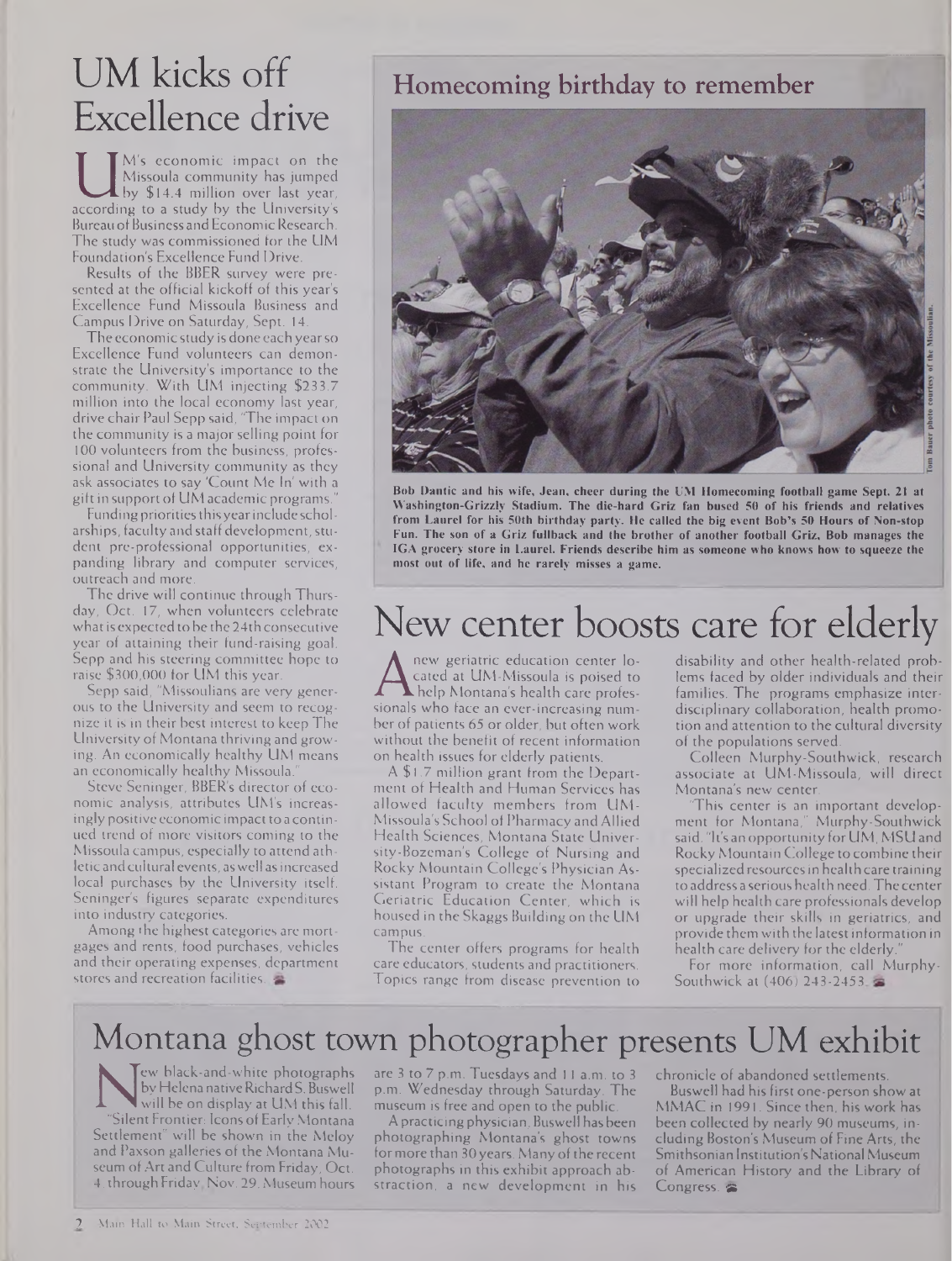**BetterWriting—**The University now has a new center to help UM students improve their writing skills. The writing center offers drop-in, scheduled and online tutoring, information about local and Webbased writing resources, and workshops and mini-courses aimed at improving undergraduate writing across all disciplines. In the second half of each semester, the center will add services as needed and schedule eveningandweekend hours. Four years ago the University's Faculty Senate instituted a required writing proficiency assessment to ensure that all UM graduates are able to write with "clarity of thought and precision of language." To graduate, UM students must take at least three writing courses and pass the assessment, as well as complete the upper-division writing expectations required in their majors. Nancy Mattina, the writing center's interim director, said the center will play a role in the University's emphasis on writing skills by guiding students toward better writing strategies and by providing regularly scheduled preparatory workshops for the writing proficiency assessment. For more information, call Mattina at (406) 243-2470, or go online to [www.umt.edu/writingcenter](http://www.umt.edu/writingcenter).

**Native Views—**Crow elder Alma Snell will impart some of her tribe's wisdom about food and medicinal use of plants during her lecture "Taste of Heritage" at 3:30 p.m. Thursday, Oct. 10, in the UCTheater. The audience will get to

sample foods such as chokecherry sauce, pemmican, various teas and more. Snell then will give a reading<br>of her book. her book, "Grandmother's Grandchild: My Crow Indian Life, at 4 p.m. Friday, Oct. 11, in the large meeting room at the Missoula Public Library. Snell is part of the second generation of Crow born into reservationlife. Hervisitto UM is part of a new lecture series starting this fall that will<br>tackle Native Native American topics.

**UNIVERSITY OF MONTANA**



**Play Time—**UM's Department of Drama/Dance will open its 2002-03 season with Caryl Churchill's play "Cloud Nine." Performances will be held nightly at 7:30 p.m. Oct. 8-12 and 15-19 in the MasquerTheatre of UM's PerformingArts andRadio/Television Center. Tickets cost \$11 for the general public and \$10 for students and seniorcitizens.Theyare available at box offices in the PAR/TV lobby and the University Center. "Cloud Nine" audiences are transported acrosstime, two continents and a range of human relationshipsin this gender-bending comedy. The first act tackles colonial and sexual repression in Victorian Africa. The second act is set in London in 1979, the year Churchill wrote the play. "Cloud Nine" is a thoughtprovoking, humorous work that raises significant questions about societal and personal issues. For reservations and additional information, call (406) 243-4581, Monday through Friday from 11:30 a.m. to 5:30 p.m.

**Health Lectures—**An upcoming lecture series at St. Patrick Hospital and Health Sciences Centerwill delve into the

complexities of the current health care crisis. The four free lectures will be sponsored by the Institute of Medicine and Humanities, a joint program of the hospital and UM. "Health Care andYou: A Healing Place or a Marketplace?"will be held once a week from Oct. 7 to Oct. 30. All presentations will begin at 7:30 p.m. in the Conference Center of St. Patrick Hospital, located at 500 W. Broadway. The events will be partially funded by a grant from the MontanaCommittee forthe Humanities. The series will be presented in a town-meeting format to encourage audience questions and participation. For more information, call IMH program

coordinator Dixie McLaughlin at (406) 329-5662.

**New Tech Program—**UM-Missoula's College of Technology now offers a program forstudents who want to become radiology technologists. The course is a cooperative effort between COT and St. Patrick Hospital and Health Sciences Center. Students in the program will complete five semesters of course work

that includestrainingwith radiology technologists at Missoula clinics and hospitals. Graduates receive an associate degree in applied science, which prepares them for the American Registry of Radiologic Technologists certification exam. The first students registered for the program began classes this fall. "We are very pleased with the response to this new program," said COT Dean R. Paul Williamson. "This fall's classes are full, and we have students on a waiting list. We hope to expand the program in the future." For more information, call COT Admissions and New Student Services at (406) 243-7888.

**New Exhibit—**"Material <sup>+</sup> Process," sculptures by Santa Fe, N.M., artist Tracy Krumm and Helena artist Richard Swanson, will be on display Oct. 4 through Nov. <sup>1</sup> in UM's Gallery of Visual Arts. Located on the first floor of UM's Social Science Building, the gallery is open from 1<sup>1</sup> a.m. to 4 p.m. Monday through Friday. In their works, Krumm and Swanson explore the notion of transformation through the use of found and natural materials. For more information about the exhibits, call Cathryn Mallory, gallery director, at(406) 243-2813.

**Winter Learning—**Community members are welcome, residents and nonresidents pay the same tuition, and students are not required to formally apply to attend UM's Continuing Education Wintersession, January 6-24, 2003. From anthropology to welding, economics to outdoor classes and physics to study-abroad opportunities, a wide variety of course options are available. Wintersession is an opportunity to earn college credits, fulfill general education requirements or complete independent studies or work-based learning experiences. Early registration is recommended, as class sizes are limited. For a complete schedule of courses and fees and an application form, go online to [www.umt.edu/wintersession](http://www.umt.edu/wintersession) or call Peggy Nesbitt at UM Continuing Education, 243-6014.

**Coaching Gig—**Bob Beers, an All-American linebacker for the Grizzlies during 1967-68, has been hired to coach the Colorado Crush, anArena Football League expansion team that begins play in February. Beers, 54, was a UM assistant coach, and he coached Western Montana during 1993-94, guiding his NA1A squad to the FrontierConference titleandearningcoachof-the-year honors both seasons. He has coached at all levels, and was offensive coordinatorof the Amsterdam Admirals of NFL Europe in 1995. For the past seven years, he has been a college scout for the Denver Broncos. One co-owner of the Colorado Crush is former NFL star John Elway. Beers played and coached under Elway's late father, Jack.





**Alma Snell in her younger days on the Crow Indian Reservation.**

Sponsored by the Montana Committee forthe Humanities and UM's Department of Native American Studies, the Native Views lecture series will bring Indian elders, artists, scholars, activists and others to Missoula in an effort to spark local and regional dialogue about important Native issues. More Native Viewslectures will be coming. Call UM's Department of Native American Studies at (406) 243-5831 for more information.